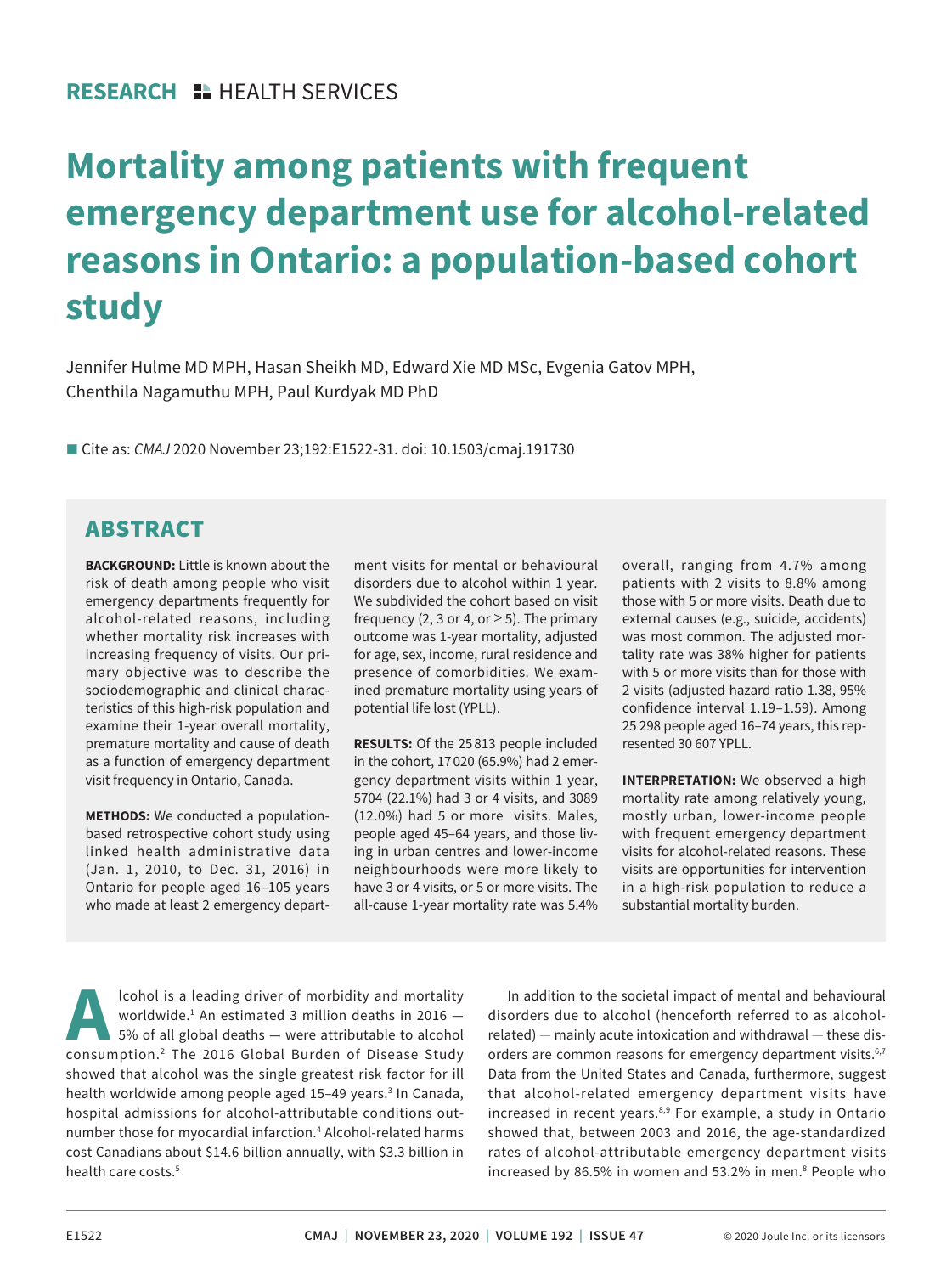visit emergency departments frequently for alcohol-related reasons have high levels of comorbidity and social disadvantage, 10,11 and represent a readily identifiable patient population for whom interventions to address unmet social and health care needs could be developed.12–14 A systematic review suggested that screening and brief intervention for alcohol-related problems in the emergency department is a promising approach for reducing problematic alcohol consumption.<sup>13</sup>

Despite this, little is known about the risk of death, a key outcome for health system performance, among people who use emergency departments frequently for alcohol-related reasons, including whether mortality risk increases with increasing frequency of visits. To address this gap, our primary objective was to describe the sociodemographic and clinical characteristics of this high-risk population and examine their 1-year overall mortality, premature mortality and cause of death as a function of emergency department visit frequency in Ontario, the most populous Canadian province.15

# **Methods**

### **Study design and setting**

We conducted a retrospective population-based cohort study of all residents aged 16–105 years in Ontario (population 13.5 million in 2016<sup>15</sup>) who made frequent emergency department visits for alcohol-related reasons between Jan. 1, 2010, and Dec. 31, 2016.

#### **Data sources**

We used the Registered Persons Database, the central population registry that enables linkage across health administrative data sets, to identify all residents covered under Ontario's publicly funded health insurance and to ascertain sociodemographic characteristics. We obtained information on emergency department use from the National Ambulatory Care Reporting System, and on hospital admissions from the Canadian Institute for Health Information Discharge Abstract Database and the Ontario Mental Health Reporting System, which contains information on all designated psychiatric beds in Ontario. We also used the Office of the Registrar General Deaths data set to ascertain cause of death. These data sets were linked by means of unique encoded identifiers and analyzed at ICES, an independent, nonprofit research institute.

#### **Study population**

In the absence of validation studies for ascertaining a cohort of frequent users of the emergency department for alcohol-related reasons, we relied on previous work examining a broader set of alcohol-attributable conditions.<sup>4,8</sup> To generate a sample of people who presented for alcohol use disorder issues (and not medical complications of chronic alcohol use), which could inform the development of interventions, we used a subset of alcoholattributable diagnostic codes, selecting code F10 (alcoholrelated mental and behavioural disorders) of the enhanced Canadian version of the *International Classification of Diseases and Related Health Problems, 10th Revision* (ICD-10-CA) as the main reason for the emergency department visit. We defined

frequent users as having had at least 2 unscheduled emergency department visits with ICD-10-CA code F10 within a 1-year time frame. A 2010 review showed that definitions of frequent emergency department use can vary from 2 to 12 visits per year.<sup>16</sup> We used the minimum threshold to yield a higher-sensitivity sample that reflected our population of interest.

To generate the cohort, we first identified emergency department visits, then identified the unique patients attached to those visits. Of all unscheduled alcohol-related visits within the study period, we restricted potential index events to those that were preceded by at least 1 additional visit within a 365-day time frame to establish a minimum annual visit frequency. Visits during which the patient died were excluded. Since multiple index visits per person were possible, we randomly selected a visit for each person represented within the frequent emergency department visit sample to arrive at a cohort of unique patients. We then classified this cohort into 3 groups based on the total frequency of alcohol-related visits in a 1-year look-back from index: 2 visits (i.e., minimum cohort-entry criterion), 3–4 visits, and 5 or more visits.

#### **Outcomes**

The primary outcome was all-cause mortality 1 year following the index alcohol-related emergency department visit. We report crude and age- and sex-standardized rates (standardized to the 2006 Ontario population by means of the direct method). $17$  Given recent evidence of increasing alcohol-related emergency department use among young adults,<sup>8</sup> we further examined premature mortality by calculating years of potential life lost (YPLL), an estimate of the average years a person would have lived if he or she had not died prematurely.<sup>18,19</sup> The numerator was the sum of all YPLL, which, for each age group, was calculated as the difference between 75 years and the median age at death, multiplied by the number of deaths.<sup>18</sup> The denominator comprised people aged 16–74 years.<sup>19</sup> We then similarly standardized the resulting YPLL rates to enable group comparisons.

We further examined the frequency of causes of death in the cohort using the ICD-10-CA classification system. To comply with our institution's privacy requirements, we present the following ICD-10-CA categories with frequency greater than 5%: mental and behavioural disorders, diseases of the circulatory system, diseases of the digestive system, and external causes of morbidity and mortality (e.g., accidents, including accidental poisoning, accidental injuries, injuries, intentional self-harm, assault). In addition, we examined cause of death using alcoholattributable ICD-10-CA codes (Appendix 1, Supplemental Table S2, available at www.cmaj.ca/lookup/doi/10.1503/ cmaj.191730/tab-related-content),<sup>8</sup> as well as ICD-10-CA codes for death by suicide.<sup>20</sup>

#### **Covariates**

To describe the cohort, we captured age, sex, area-based income quintiles, and urban or rural residence using census information. Given the Ontario legal drinking age (19 yr), we examined ages 16–18 years separately. We ascertained neighbourhood income using individual postal codes at the level of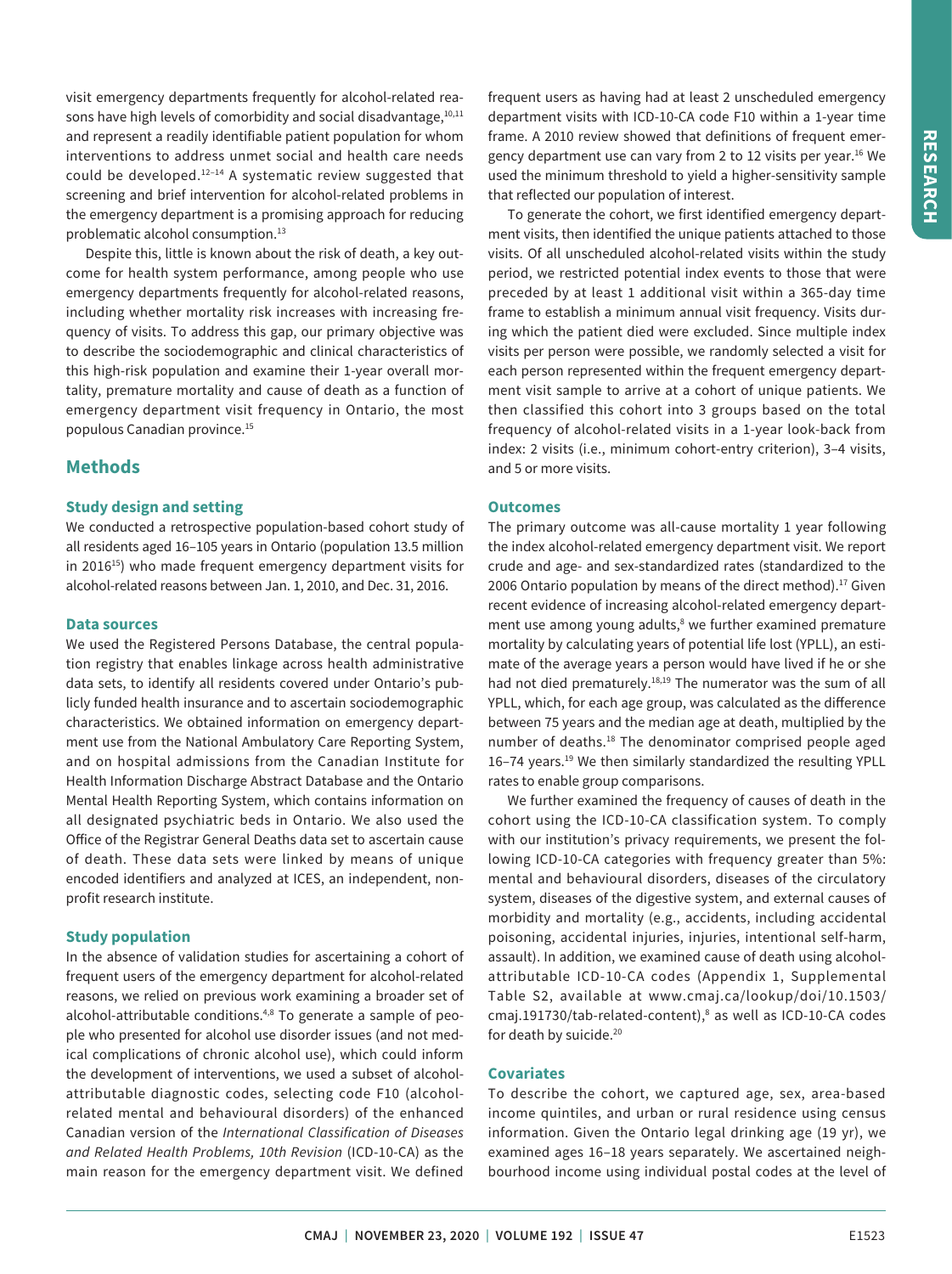dissemination area, the smallest available census geographic unit. We determined whether patients arrived at the emergency department by ambulance at the index visit as a measure of severity. We defined level of acuity as high (triage level I [resuscitation], II [emergent] or III [urgent]) or low (triage level IV [less urgent] or V [nonurgent]) using the Canadian Triage and Acuity Scale.<sup>21</sup> In-hospital length of stay was captured if the patient was admitted. We documented the presence of medical and psychosocial comorbidities using the Johns Hopkins Adjusted Clinical Groups System Version 10.0,<sup>22</sup> whereby patients were assigned up to 32 Aggregated Diagnosis Groups characterizing medical conditions based on their use of health care services in the preceding year.

## **Statistical analysis**

To compare sociodemographic characteristics across the study groups at the time of the index emergency department visit, we report the largest pairwise standardized difference. To examine mortality at 1-year follow-up, we calculated crude and age- and sex-standardized rates, generated Kaplan–Meier survival curves, and used a multivariable Cox proportional hazards model adjusted for age, sex, income, rural residence, acuity and presence of comorbidities using a weighted score. The inclusion of comorbidities as a weighted score has been validated to have predictive value for mortality and illness burden.<sup>22</sup> We adjusted for comorbidities to address the potential confounding of frequent emergency department use and death. We also examined total YPLL, as well as crude and age- and sex-standardized rates of YPLL across the study groups. Last, we calculated the frequency of causes of death across the study groups. To minimize the risk of reidentifying patients owing to small cell counts, we present the 5 most frequent causes of death, comparing groups with the  $\chi^2$  test. We conducted statistical analyses using SAS software version 9.4 (SAS Institute).

Given that problematic alcohol use can also present as medical complications, we conducted a sensitivity analysis examining a more sensitive case definition using a set of ICD-10-CA codes from the Canadian Institute for Health Information indicator "hospitalizations entirely caused by alcohol" as the primary reason for the emergency department visit.<sup>4,8</sup> We generated a second cohort using the same methods but included all alcoholattributable conditions (Appendix 1, Supplemental Table S2),<sup>8</sup> and repeated all analyses described above.

#### **Ethics approval**

The use of data in this project was authorized under Section 45 of Ontario's *Personal Health Information Protection Act*, which does not require review by a research ethics board.

# **Results**

We identified 337 776 unscheduled emergency department visits for alcohol-related mental and behavioural disorders between Jan. 1, 2009, and Dec. 31, 2016. As per our definition of frequent emergency department use, we excluded 177 606 visits that were not preceded by another visit within a 365-day look-back (Figure 1). We further excluded 1402 visits because of data inconsistencies, non-Ontario residency, age younger than 16 or older than 105 years, or death in the emergency department. We also excluded 14 273 visits before Jan. 1, 2010, which were used only to fulfill our frequency criterion for potential index visits during the study period. Of the remaining 144 495 index emergency department visits, we selected 1 at random for each patient, which resulted in a cohort of 25 813 unique patients, of whom 17 020 (65.9%) had 2 visits within a 1-year look-back, 5704 (22.1%) had 3 or 4 visits, and 3089 (12.0%) had 5 or more visits within 1 year. For frequency of diagnoses occurring at index, see Appendix 1, Supplemental Table S1.

Patients with 5 or more alcohol-related visits were more likely than those with fewer visits to be male (2208 [71.5%]), be aged 45–64 (1435 [46.5%]), live in urban centres (2768 [89.6%]), live in the lowest-income neighbourhoods (1239 [40.1%]) and have arrived at the emergency department by ambulance (2071 [67.0%]) (Table 1). About 1 in 10 patients in this highestfrequency group were admitted to hospital during their index visit, most often with a stay of 1–3 days. Triage acuity did not differ among the frequency groups, and patients with 5 or more visits were less likely than those in lower-frequency groups to have been admitted during their index emergency department visit. The number of medical and psychosocial comorbidities increased significantly with increasing number of emergency department visits.

#### **One-year mortality**

Overall, 1406 deaths (5.4%) were observed within 1 year of the index emergency department visit (Table 2). The 1-year mortality rate among patients with 5 or more alcohol-related visits was about double that among patients with 2 visits (8.8% v. 4.7%). Cox proportional hazards models similarly showed a severity gradient by frequency of emergency department use: compared to patients with 2 visits, patients with 3 or 4 visits and those with 5 or more visits were 7% (adjusted hazard ratio [HR] 1.07, 95% confidence interval [CI] 0.94–1.21) and 38% (adjusted HR 1.38, 95% CI 1.19–1.59) more likely to die within 1 year, respectively, after adjustment for sociodemographic factors and comorbidities (Figure 2). Among patients aged 16–74 years (*n* = 25 298), there were 30 607 YPLL; the age- and sex-adjusted rate was 116.3 (95% CI 114.8–117.7) YPLL per 100 patients (Table 2).

#### **Causes of death**

External causes of morbidity and mortality accounted for the highest number of deaths in the cohort within 1 year after the index visit (424 [30.2%]), followed by diseases of the digestive system (221 [15.7%]) (Table 3). One hundred people (7.1%) died by suicide; this represented 23.6% of external causes of death. Alcohol-attributable codes<sup>19</sup> accounted for 482 (34.3%) of all causes of death, with the most frequent conditions being alcohol dependence syndrome, cirrhosis of the liver and accidental poisoning due to alcohol. External causes of death (e.g., accidental poisoning [ICD-10-CA code X45]), were more common in higherfrequency groups ( $p = 0.04$ ), whereas other conditions showed no significant dose response.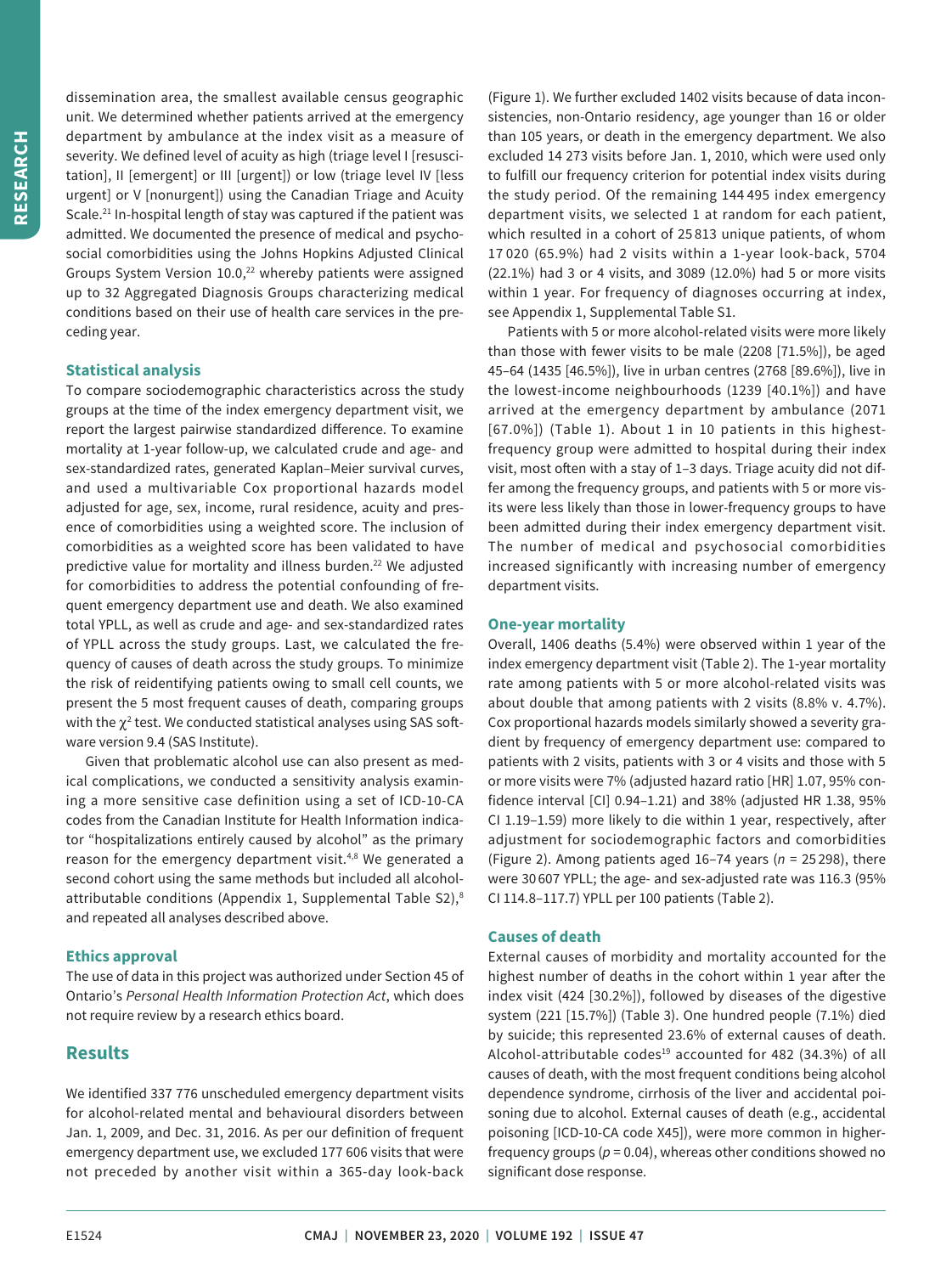

Figure 1: Flow diagram showing cohort creation. For frequency of diagnoses occurring at index, see Appendix 1, Supplemental Table S1. Note: ED = emergency department.

# **Sensitivity analysis**

Including a broader set of alcohol-attributable conditions resulted in a cohort of 28 237 patients (18 878 [66.9%] with 2 visits, 6173 [21.9%] with 3 or 4 visits, and 3186 [11.3%] with ≥ 5 visits). The most common diagnoses at index remained acute alcohol intoxication, harmful use, dependence and withdrawal (Appendix 1, Supplemental Table S2). Sociodemographic characteristics and clinical presentation at index were similar to those

of the F10-specific cohort, except that a larger proportion of patients were admitted to hospital at the index visit (17% v. 13%) (Table 4). The 1-year mortality rate was higher in the sensitive cohort than in the specific cohort (7.4% v. 5.4%), but mortality similarly increased with more frequent emergency department use in the sensitive cohort. Last, in contrast to the specific cohort, diseases of the digestive system accounted for a larger proportion of deaths in the sensitive cohort than external causes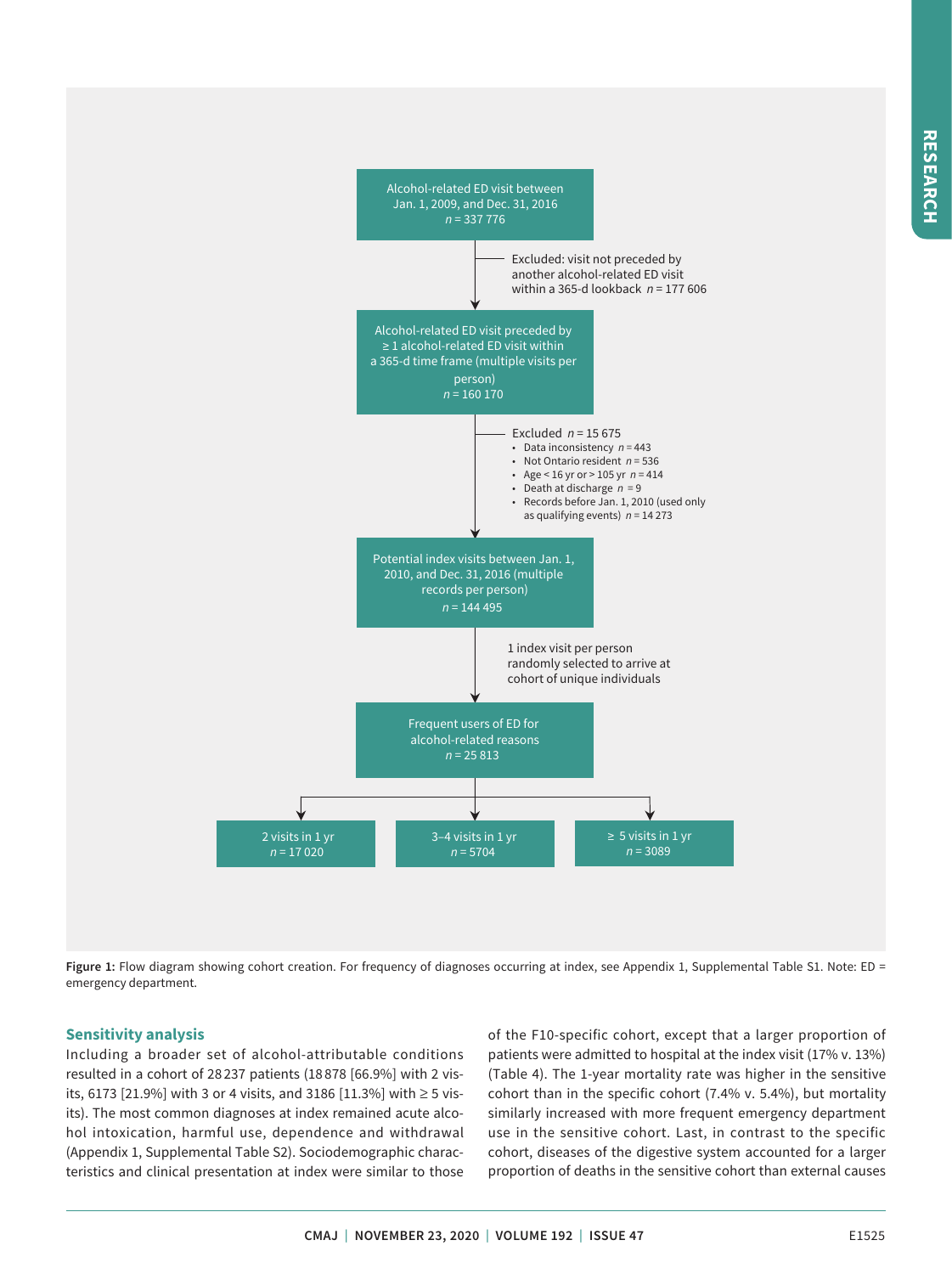**Table 1: Sociodemographic and clinical characteristics of patients with 2 or more emergency department visits within 1 year for alcohol-related reasons between Jan. 1, 2010, and Dec. 31, 2016**

|                                           | No. of ED visits; no. (%) of patients* |                               |                       |                        |                                                |  |
|-------------------------------------------|----------------------------------------|-------------------------------|-----------------------|------------------------|------------------------------------------------|--|
| <b>Characteristic</b>                     | <b>Overall</b><br>$n = 25813$          | $\overline{2}$<br>$n = 17020$ | $3 - 4$<br>$n = 5704$ | $\geq 5$<br>$n = 3089$ | <b>Standardized</b><br>difference <sup>+</sup> |  |
| Sex                                       |                                        |                               |                       |                        |                                                |  |
| Female                                    | 8224 (31.9)                            | 5548 (32.6)                   | 1795 (31.5)           | 881 (28.5)             | 0.09 <sup>†</sup>                              |  |
| Male                                      | 17 589 (68.1)                          | 11 472 (67.4)                 | 3909 (68.5)           | 2208 (71.5)            | 0.09 <sup>†</sup>                              |  |
| Age at index ED visit, yr                 |                                        |                               |                       |                        |                                                |  |
| $Mean \pm SD$                             | $43.66 \pm 15.42$                      | $43.00 \pm 16.12$             | $45.05 \pm 14.26$     | $44.79 \pm 13.12$      | $0.12$ <sup><math>\ddagger</math></sup>        |  |
| Median (IQR)                              | $45(31-55)$                            | 44 (29-55)                    | $46(34 - 55)$         | $45(34-54)$            | 0.145                                          |  |
| $16 - 18$                                 | 873 (3.4)                              | 754 (4.4)                     | 103(1.8)              | 16(0.5)                | 0.25 <sup>†</sup>                              |  |
| $19 - 24$                                 | 2758 (10.7)                            | 2181 (12.8)                   | 410(7.2)              | 167(5.4)               | 0.26 <sup>†</sup>                              |  |
| $25 - 44$                                 | 9152 (35.5)                            | 5760 (33.8)                   | 2117(37.1)            | 1275 (41.3)            | 0.15 <sup>†</sup>                              |  |
| $45 - 64$                                 | 10 752 (41.6)                          | 6723 (39.5)                   | 2594 (45.5)           | 1435 (46.5)            | 0.14                                           |  |
| $65 - 105$                                | 2278 (8.8)                             | 1602(9.4)                     | 480 (8.4)             | 196(6.3)               | 0.11                                           |  |
| Rural status                              |                                        |                               |                       |                        |                                                |  |
| Urban                                     | 22 590 (87.5)                          | 14 831 (87.1)                 | 4991 (87.5)           | 2768 (89.6)            | 0.081                                          |  |
| Rural                                     | 3223 (12.5)                            | 2189 (12.9)                   | 713(12.5)             | 321 (10.4)             | 0.08 <sup>†</sup>                              |  |
| Neighbourhood income quintile             |                                        |                               |                       |                        |                                                |  |
| Q1 (lowest)                               | 9233 (35.8)                            | 5880 (34.5)                   | 2114(37.1)            | 1239 (40.1)            | $0.12$ <sup><math>\ddagger</math></sup>        |  |
| Q <sub>2</sub>                            | 5384 (20.9)                            | 3553 (20.9)                   | 1208 (21.2)           | 623(20.2)              | 0.02                                           |  |
| Q <sub>3</sub>                            | 4173 (16.2)                            | 2792 (16.4)                   | 879 (15.4)            | 502 (16.3)             | $0.03$ §                                       |  |
| Q4                                        | 3506 (13.6)                            | 2415 (14.2)                   | 761 (13.3)            | 330 (10.7)             | 0.11                                           |  |
| Q5 (highest)                              | 3234 (12.5)                            | 2226 (13.1)                   | 676 (11.9)            | 332 (10.7)             | 0.07 <sup>‡</sup>                              |  |
| Missing                                   | 283(1.1)                               | 154(0.9)                      | 66(1.2)               | 63(2.0)                | 0.09 <sup>†</sup>                              |  |
| No. of Johns Hopkins ADG<br>comorbidities |                                        |                               |                       |                        |                                                |  |
| Mean $±$ SD                               | $6.18 \pm 3.59$                        | $5.57 \pm 3.41$               | $6.79 \pm 3.49$       | $8.44 \pm 3.67$        | 0.81                                           |  |
| Median (IQR)                              | $6(3-8)$                               | $5(3-8)$                      | $6(4-9)$              | $8(6-11)$              | $0.85$ <sup><math>\ddagger</math></sup>        |  |
| Acuity at index ED visit                  |                                        |                               |                       |                        |                                                |  |
| High (CTAS triage level I, II or III)     | 3338 (12.9)                            | 2180 (12.8)                   | 717 (12.6)            | 441 (14.3)             | 0.04                                           |  |
| Low (CTAS triage level IV or V)           | 22 317 (86.5)                          | 14 736 (86.6)                 | 4949 (86.8)           | 2632 (85.2)            | $0.05***$                                      |  |
| Missing                                   | 158 (0.6)                              | 104(0.6)                      | 38(0.7)               | 16(0.5)                | $0.02**$                                       |  |
| Arrived by ambulance                      | 15 335 (59.4)                          | 9941 (58.4)                   | 3323 (58.3)           | 2071 (67.0)            | 0.18                                           |  |
| Admitted to hospital at index ED visit    | 3377 (13.1)                            | 2248 (13.2)                   | 771 (13.5)            | 358 (11.6)             | $0.06**$                                       |  |
| Hospital length of stay, d ( $n = 3377$ ) |                                        |                               |                       |                        |                                                |  |
| Median (IQR)                              | $3(1-7)$                               | $3(1-7)$                      | $3(2-6)$              | $2(1-5)$               | $0.33**$                                       |  |
| $1 - 3$                                   | 1873 (55.5)                            | 1221 (54.3)                   | 414 (53.7)            | 238 (66.5)             | $0.26**$                                       |  |
| $4 - 6$                                   | 642 (19.0)                             | 408(18.1)                     | 175 (22.7)            | 59 (16.5)              | $0.16***$                                      |  |
| $7 - 9$                                   | 311(9.2)                               | 220(9.8)                      | 66(8.5)               | 25(7.0)                | 0.101                                          |  |
| $\geq 10$                                 | 551 (16.3)                             | 399 (17.7)                    | 116 (15.0)            | 36 (10.0)              | 0.221                                          |  |

Note: ADG = Aggregated Diagnosis Group, CTAS = Canadian Triage and Acuity Scale, ED = emergency department, IQR = interquartile range, SD = standard deviation.

\*Except where noted otherwise.<br>†Pairwise standardized differences were calculated between all study groups. The largest standardized difference is reported as follows: ‡2 visits versus 5 or more visits,§2 visits versus 3–4 visits, ¶tie in largest standardized difference between 2 visits versus 5 or more visits and 3–4 visits versus 5 or more visits, \*\*3–4 visits versus 5 or more visits.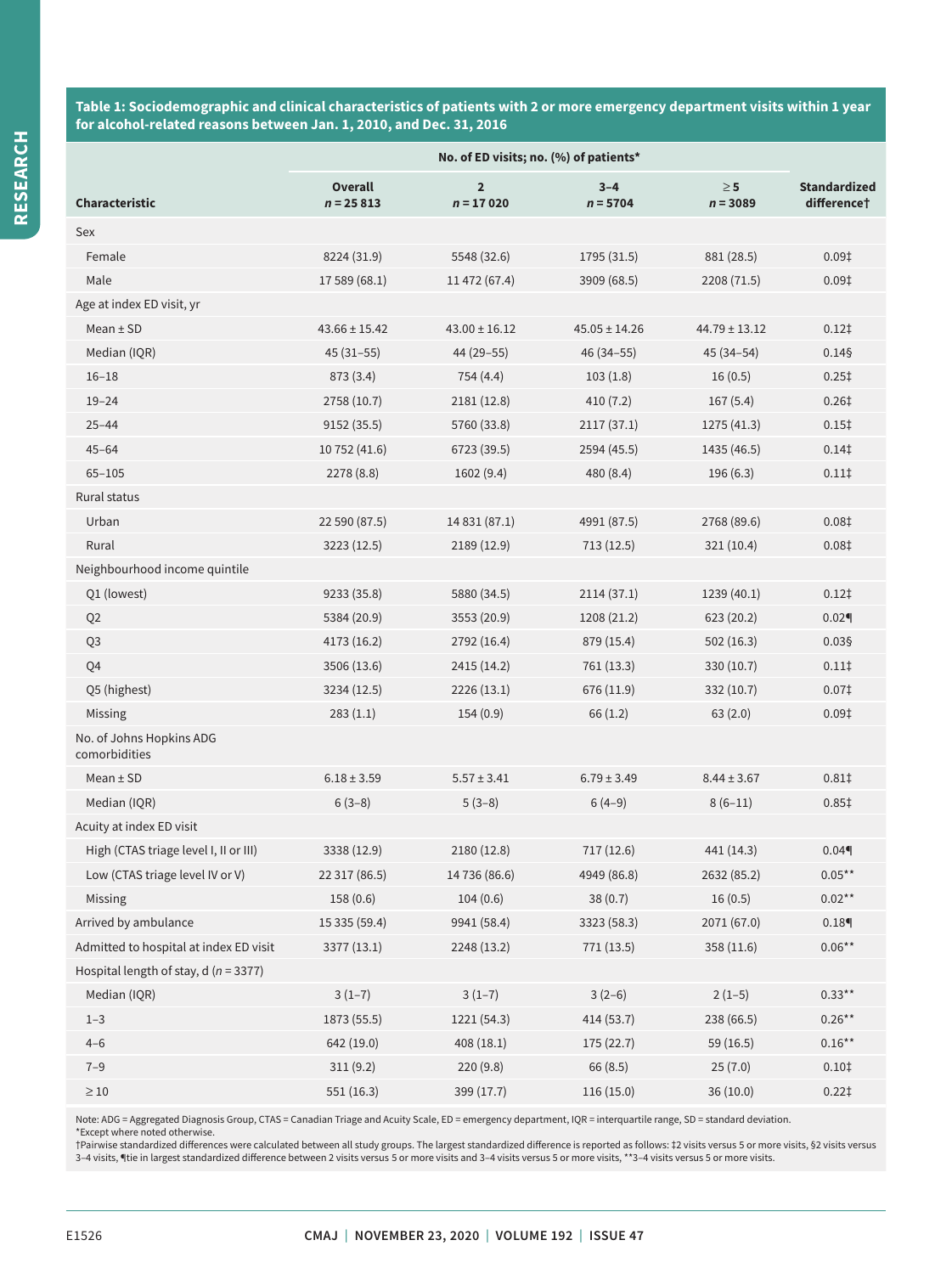#### **Table 2: Crude and age- and sex-standardized mortality rates and rates of years of potential life lost**

| Group; no. of<br>alcohol-related ED<br>visits | No. of<br>patients | No. of deaths 1 yr<br>after index visit     | <b>Mortality</b><br>rate per 100 | Age- and sex-<br>standardized<br>mortality rate*<br>(95% CI)    |
|-----------------------------------------------|--------------------|---------------------------------------------|----------------------------------|-----------------------------------------------------------------|
| Overall cohort                                |                    |                                             |                                  |                                                                 |
| Overall                                       | 25813              | 1406                                        | 5.4                              | $5.4(5.0-5.7)$                                                  |
| $\overline{2}$                                | 17020              | 799                                         | 4.7                              | $4.8(4.4 - 5.2)$                                                |
| $3 - 4$                                       | 5704               | 336                                         | 5.9                              | $5.4(4.7-6.2)$                                                  |
| $\geq$ 5                                      | 3089               | 271                                         | 8.8                              | $8.4(7.1-10)$                                                   |
| Patients aged 16-74 yr                        |                    | <b>Total YPLL 1 yr after</b><br>index visit | <b>YPLL</b> rate<br>per 100      | Age- and sex-<br>standardized YPLL<br>rate per 100*<br>(95% CI) |
| Overall                                       | 25 2 98            | 30 607                                      | 121.0                            | 116.3 (114.8-117.7)                                             |
| $\mathcal{P}$                                 | 16 635             | 16 0 64                                     | 96.6                             | 92.9 (91.3-94.5)                                                |
| $3 - 4$                                       | 5613               | 7498                                        | 133.6                            | 132.6 (129.0-136.2)                                             |
| $\geq$ 5                                      | 3050               | 7044                                        | 231.0                            | 230.0 (222.6-237.7)                                             |

Note: CI = confidence interval, ED = emergency department, YPLL = years of potential life lost. \*Age- and sex-standardized to the 2006 Ontario population by means of the direct method.17



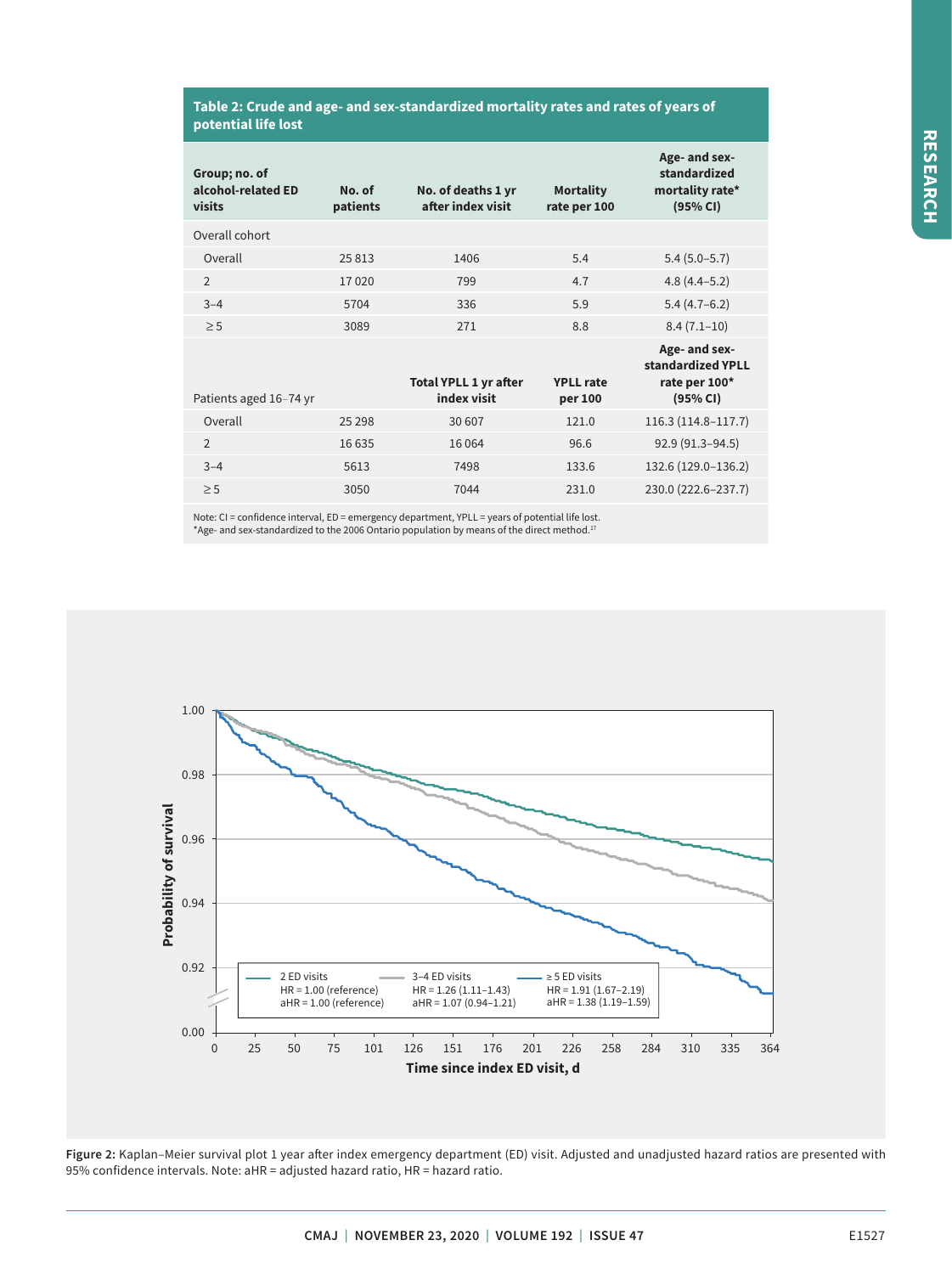#### **Table 3: Frequency of causes of death and alcohol-attributable deaths**

|                                                                                     | No. of ED visits; no. (%) of patients* |                             |                      |                       |         |
|-------------------------------------------------------------------------------------|----------------------------------------|-----------------------------|----------------------|-----------------------|---------|
| Cause of death, ICD-10-CA code                                                      | <b>Total</b><br>$n = 1406$             | $\overline{2}$<br>$n = 799$ | $3 - 4$<br>$n = 336$ | $\geq 5$<br>$n = 271$ | p value |
| F00-F999 Mental and behavioural disorders                                           | 256(18.2)                              | 140(17.5)                   | 62(18.4)             | 54 (19.9)             | 0.7     |
| I00-I999 Diseases of the circulatory system                                         | 170(12.1)                              | 108(13.5)                   | 35(10.4)             | 27(10.0)              | 0.2     |
| K00-K939 Diseases of the digestive system                                           | 221(15.7)                              | 128 (16.0)                  | 54(16.1)             | 39(14.4)              | 0.8     |
| V01-Y989 External causes of morbidity and mortality†                                | 424 (30.2)                             | 223(27.9)                   | 111(33.0)            | 90(33.2)              | 0.1     |
| X60-X84 Death by suicide (subset of external causes of<br>morbidity and mortality)  | 100(7.1)                               | 60(7.5)                     | 22(6.5)              | 18(6.6)               | 0.8     |
| All alcohol-attributable ICD-10-CA codes (% of this row) <sup>4</sup>               | $n = 482$                              | $n = 258$                   | $n = 127$            | $n = 97$              |         |
| F101 Mental and behavioural disorders due to use of<br>alcohol, harmful use         | 52(10.8)                               | 25(9.7)                     | 12(9.4)              | 15(15.5)              | 0.2     |
| F102 Mental and behavioural disorders due to use of<br>alcohol, dependence syndrome | 135 (28.0)                             | 71(27.5)                    | 39(30.7)             | 25(25.8)              | 0.4     |
| K703 Alcoholic cirrhosis of liver                                                   | 80(16.6)                               | 47(18.2)                    | 23(18.1)             | 10(10.3)              | 0.2     |
| K704 Alcoholic hepatic failure‡                                                     | 22(4.6)                                | 16(6.2)                     | S                    | S                     | 0.3     |
| X45 Accidental poisoning by and exposure to alcohol                                 | 97(20.1)                               | 43(16.7)                    | 29(22.8)             | 25(25.8)              | 0.04    |

Note: ED = emergency department, ICD-10-CA = enhanced Canadian version of the International Statistical Classification of Diseases and Related Health Problems, 10th Revision, S = suppressed.

\*Frequencies less than 5% in the overall cohort are not shown to minimize risk of reidentification owing to small cell sizes. Therefore, individual causes of death do not add up to the column totals.

†The ICD-10-CA chapter "External causes of morbidity and mortality" includes Transport accidents (codes V01–V99), Other external causes of accidental injury (codes W00–X59), Intentional self-harm (X60–X84), Assault (codes X85–Y09), Event of undetermined intent (codes Y10–Y34), Legal intervention and operations of war (codes Y35–Y36), Complications of medical and surgical care (codes Y40–Y84), Sequelae of external causes of morbidity and mortality (codes Y85–Y89) and Supplementary factors related to causes of morbidity and mortality classified elsewhere (codes Y90–Y98).

‡Decreasing by frequency of ED use; not statistically significant.

such as accidents (578/2100 [27.5%] and 446/2100 [21.2%], respectively), and the proportion of deaths by suicide was 5.4%. Alcohol-attributable causes of death accounted for a larger proportion of deaths in the sensitive cohort than in the specific cohort (39.2% v. 34.3%). There was an increasing trend by frequency of emergency department use for accidental causes of death (*p* < 0.001).

# **Interpretation**

In this cohort of patients with 2 or more emergency department visits for alcohol-related reasons in a 1-year period, about 1 in 20 patients died within 1 year after the index visit. We found a relation between increasing frequency of emergency department use and mortality, with the 1-year mortality rate for patients with 5 or more visits nearly twice that for patients with 2 visits, even after adjustment for sociodemographic characteristics and comorbidities. External causes of death, including accidental poisoning, suicide and trauma, as well as diseases of the digestive system accounted for the majority of deaths in the cohort.

Although it is known that many people with severe alcohol use disorder are frequent users of emergency departments,<sup>8</sup> the mortality rate of these people is not well documented. We observed a standardized 1-year mortality rate of 5.4%, which was higher than the 1-year mortality among Dutch patients admitted to intensive care units with alcohol intoxication  $(4.4\%)$ .<sup>23</sup> The mortality rate we observed in the highest-frequency group, 8.8%, is comparable to the rate among patients admitted with myocardial infarction in a French study<sup>24</sup> and is nearly 4 times the rate among people with 5 or more emergency department visits for any substance use in Alberta, 2.3%.<sup>25</sup>

The relatively young age of our cohort resulted in high premature mortality, with more YPLL than for all patients diagnosed with pneumonia, influenza, bronchitis, emphysema and asthma in Ontario during a similar period.<sup>26</sup> The high rates of comorbidities and suicide are consistent with previous studies evaluating the impact of alcohol on mortality and morbidity, $1,5,27-30$  and support the strong link between alcohol use and suicide risk.<sup>31</sup>

The observed young age and high mortality rates, including the high rate in the highest prevalence, lower visit frequency group, are concerning. The clinical interventions required to mitigate this risk are unclear. Frequent visits to the emergency department represent opportunities for timely intervention.<sup>32-34</sup> Promising strategies include screening, brief intervention, treatment referrals,<sup>35</sup> managed alcohol programs<sup>36</sup> and case management.37 Rapid access to addiction medicine clinics has been shown to reduce both substance use<sup>38</sup> and emergency department visits,<sup>39</sup> and may also have an impact on mortality in frequent users of emergency departments for alcohol-related mental and behavioural disorders.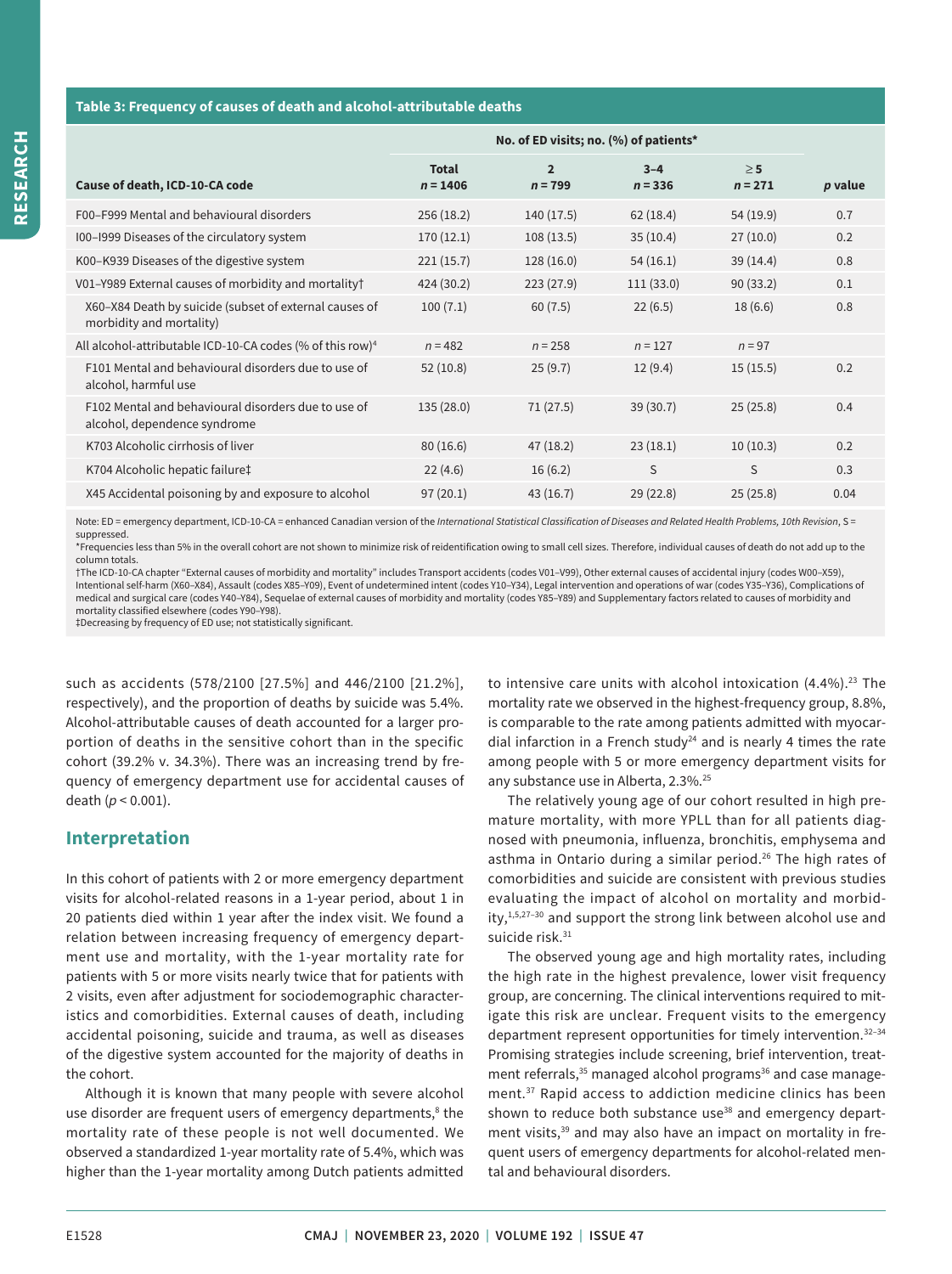**Table 4: Characteristics and outcomes of frequent emergency department users for conditions entirely attributable to alcohol use (sensitivity analysis)**

|                                                                                        | No. of ED visits; no. (%) of patients*† |                               |                       |                        |                                        |
|----------------------------------------------------------------------------------------|-----------------------------------------|-------------------------------|-----------------------|------------------------|----------------------------------------|
| <b>Characteristic</b>                                                                  | <b>Overall</b><br>$n = 28237$           | $\overline{2}$<br>$n = 18878$ | $3 - 4$<br>$n = 6173$ | $\geq 5$<br>$n = 3186$ | <b>Standardized</b><br>difference§     |
| Male sex                                                                               | 19 250 (68.2)                           | 12 782 (67.7)                 | 4224 (68.4)           | 2244 (70.4)            | $0.06$ <sup>4</sup>                    |
| Age at index ED visit, yr                                                              |                                         |                               |                       |                        |                                        |
| $Mean \pm SD$                                                                          | $44.03 \pm 15.38$                       | $43.57 \pm 16.03$             | $44.95 \pm 14.36$     | $44.91 \pm 13.08$      | $0.09**$                               |
| Median (IQR)                                                                           | $45(31-55)$                             | $45(30-55)$                   | $46(34 - 55)$         | 46 (34-54)             | $0.09**$                               |
| Urban dweller                                                                          | 24 650 (87.3)                           | 16 431 (87.0)                 | 5358 (86.8)           | 2861 (89.8)            | $0.09$ † †                             |
| Lowest neighbourhood income quintile                                                   | 9979 (35.3)                             | 6412 (34.0)                   | 2267 (36.7)           | 1300 (40.8)            | 0.14                                   |
| High acuity at index ED visit (CTAS triage<br>level I, II or III)                      | 24 485 (86.7)                           | 16 383 (86.8)                 | 5345 (86.6)           | 2757 (86.5)            | $0.01***$                              |
| Arrived by ambulance                                                                   | 16 313 (57.8)                           | 10 681 (56.6)                 | 3556 (57.6)           | 2076 (65.2)            | $0.18$ <sup><math>\P</math></sup>      |
| No. of Johns Hopkins ADG comorbidities                                                 |                                         |                               |                       |                        |                                        |
| Mean $\pm$ SD                                                                          | $6.35 \pm 3.66$                         | $5.78 \pm 3.50$               | $6.96 \pm 3.61$       | $8.53 \pm 3.67$        | 0.779                                  |
| Median (IQR)                                                                           | $6(4-9)$                                | $5(3-8)$                      | $6(4-9)$              | $8(6-11)$              | $0.81$ <sup>4</sup>                    |
| Admitted to hospital at index ED visit                                                 | 4830 (17.1)                             | 3378 (17.9)                   | 1077 (17.4)           | 375 (11.8)             | 0.17                                   |
| Hospital length of stay, d                                                             |                                         |                               |                       |                        |                                        |
| $Mean \pm SD$                                                                          | $7.62 \pm 18.30$                        | $7.68 \pm 17.18$              | $7.98 \pm 21.72$      | $6.08 \pm 17.29$       | $0.1$ <sup><math>\ddagger</math></sup> |
| Median (IQR)                                                                           | $3(2-7)$                                | $4(2-8)$                      | $3(2-7)$              | $3(1-5)$               | 0.29                                   |
|                                                                                        |                                         |                               |                       |                        | p value                                |
| Death within 1 yr                                                                      | 2100(7.4)                               | 1314 (7.0)                    | 483 (7.8)             | 303(9.5)               | ${}< 0.001$                            |
| Crude HR (95% CI)                                                                      | <b>NA</b>                               | Reference                     | $1.13(1.01-1.25)$     | $1.38(1.21 - 1.56)$    | < 0.001                                |
| Adjusted HR (95% CI)                                                                   | <b>NA</b>                               | Reference                     | $0.95(0.85 - 1.05)$   | $0.97(0.85 - 1.10)$    | 0.6                                    |
| Cause of death, ICD-10-CA code                                                         |                                         |                               |                       |                        |                                        |
| F00-F999 Mental and behavioural<br>disorders                                           | 413 (19.7)                              | 260 (19.8)                    | 97(20.1)              | 56 (18.5)              | 0.8                                    |
| I00-I999 Diseases of the circulatory<br>system                                         | 206(9.8)                                | 120(9.1)                      | 52(10.8)              | 34(11.2)               | 0.4                                    |
| K00-K939 Diseases of the digestive<br>system                                           | 578 (27.5)                              | 418 (31.8)                    | 115(23.8)             | 45 (14.8)              | < 0.001                                |
| V01-Y989 External causes of morbidity<br>and mortality                                 | 446 (21.2)                              | 230 (17.5)                    | 124(25.7)             | 92 (30.4)              | < 0.001                                |
| X60-X84 Death by suicide (subset of<br>external causes of morbidity and<br>mortality)  | 113(5.4)                                | 69(5.2)                       | 23(4.8)               | 21(6.9)                | 0.4                                    |
| All alcohol-attributable ICD-10-CA codes<br>(% of this row) <sup>4</sup>               | $n = 823$                               | $n = 517$                     | $n = 197$             | $n = 109$              |                                        |
| F101 Mental and behavioural disorders<br>due to use of alcohol, harmful use            | 123 (14.9)                              | 79 (15.3)                     | 30(15.2)              | 14(12.8)               | 0.6                                    |
| F102 Mental and behavioural disorders<br>due to use of alcohol, dependence<br>syndrome | 189 (23.0)                              | 112(21.7)                     | 48 (24.4)             | 29 (26.6)              | 0.6                                    |
| K703 Alcoholic cirrhosis of liver                                                      | 221 (26.8)                              | 163(31.5)                     | 40 (20.3)             | 18 (16.5)              | < 0.001                                |
| K704 Alcoholic hepatic failure‡                                                        | 41(5.0)                                 | 28(5.4)                       | $\mathsf S$           | S                      | 0.2                                    |
| X45 Accidental poisoning by and<br>exposure to alcohol                                 | 99 (12.0)                               | 39(7.5)                       | 35(17.8)              | 25(22.9)               | < 0.001                                |

Note: ADG = Aggregated Diagnosis Group, CI = confidence interval, CTAS = Canadian Triage and Acuity Scale, HR = hazard ratio, ICD-10-CA = enhanced Canadian version of the<br>*International Statistical Classification of Diseas* 

†Frequencies less than 5% are not shown to minimize risk of reidentification owing to small cell sizes. Therefore, individual causes of death do not add up to the column totals.<br>‡Decreasing frequency with increasing ED use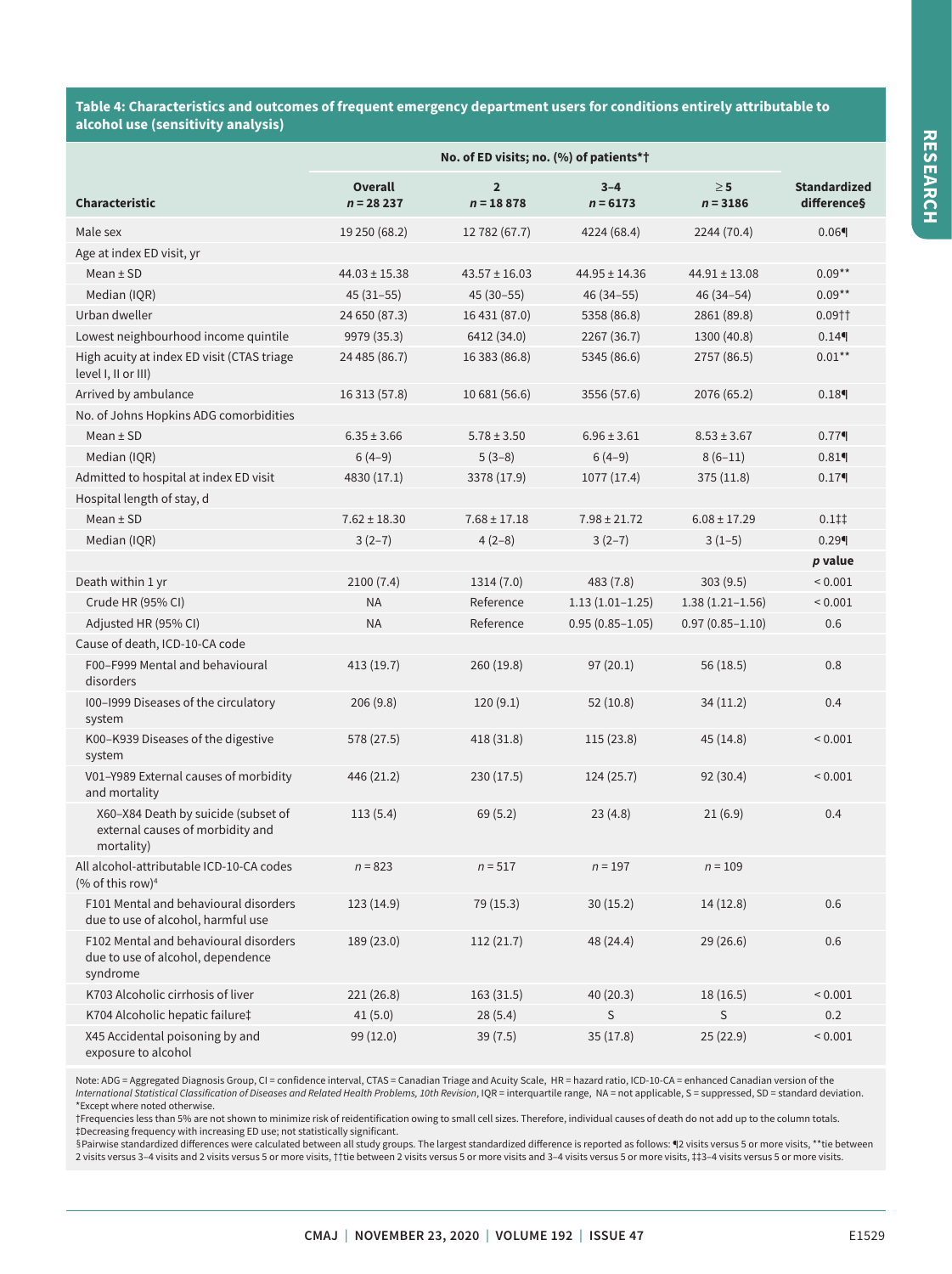# **Limitations**

We used ICD-10-CA code F10 to ascertain alcohol use disorders among patients presenting to the emergency department. Although this approach is used by the Canadian Institute for Health Information, it has not been validated. Furthermore, our approach to identifying alcohol use disorders was ad hoc, and although it reflects the clinical scenarios we intended to capture, it has not been validated. Additional work is needed to compare this study population to nonfrequent emergency department users for alcohol-related reasons and to frequent emergency department users for other chronic illnesses. Since our specific cohort focused on people with alcohol-related mental and behavioural disorders as the main reason for the emergency department visit, our study likely underestimates the burden of frequent emergency department use related to alcohol, including both the medical complications of alcohol use and other presentations (e.g., motor vehicle accidents). Our aim, however, was to capture a population with an easily identifiable clinical presentation for whom specific interventions may be targeted. Our sensitivity analysis using a more sensitive case definition illustrated similar increases in mortality as a function of emergency department use. More work is needed to examine alcohol use in secondary diagnoses at emergency department presentation. Finally, we assembled a cohort and imposed an ad hoc severity gradient based on categories of visit frequency. We included this severity gradient to inform the relation between alcohol use and death in the absence of an appropriate control group.

# **Conclusion**

We identified and characterized a population of patients with frequent emergency department visits for alcohol-related reasons who had a high 1-year mortality rate that increased significantly as a function of emergency department use. A combination of high mortality and low hospital admission rates suggests that frequent emergency department visits in this population signal an unmet need. Given our cohort's relatively young age, effective interventions have the potential to prevent premature mortality and reduce hospital use.

#### **References**

- 1. Rehm J, Mathers C, Popova S, et al. Global burden of disease and injury and economic cost attributable to alcohol use and alcohol-use disorders. *Lancet* 2009;373:2223-33.
- 2. *Global status report on alcohol and health 2018*. Geneva: World Health Organization; 2018.
- 3. GBD 2016 Risk Factors Collaborators. Global, regional, and national comparative risk assessment of 84 behavioural, environmental and occupational, and metabolic risks or clusters of risks, 1990–2016: a systematic analysis for the Global Burden of Disease Study 2016. *Lancet* 2017;390:1345-422.
- 4. *Alcohol harm in Canada: examining hospitalizations entirely caused by alcohol and strategies to reduce alcohol harm.* Ottawa: Canadian Institute for Health Information; 2017.
- 5. Rehm JBD, Brochu S, Fischer B, et al. *The costs of substance abuse in Canada 2002.* Ottawa: Canadian Centre on Substance Abuse; 2006.
- 6. Hunt KA, Weber EJ, Showstack JA, et al. Characteristics of frequent users of emergency departments. *Ann Emerg Med* 2006;48:1-8.
- 7. Liu SW, Nagurney JT, Chang Y, et al. Frequent ED users: Are most visits for mental health, alcohol, and drug-related complaints? *Am J Emerg Med* 2013; 31:1512-5.
- 8. Myran DT, Hsu AT, Smith G, et al. Rates of emergency department visits attributable to alcohol use in Ontario from 2003 to 2016: a retrospective populationlevel study. *CMAJ* 2019;191:E804-10.
- 9. Mullins PM, Mazer-Amirshahi M, Pines JM. Alcohol-related visits to US emergency departments, 2001–2011. *Alcohol Alcohol* 2017;52:119-25.
- 10. Doupe MB, Palatnick W, Day S, et al. Frequent users of emergency departments: developing standard definitions and defining prominent risk factors. *Ann Emerg Med* 2012;60:24-32.
- 11. Moriarty K, Cassidy P, Dalton D, et al. Alcohol-related disease: meeting the challenge of improved quality of care and better use of resources. London (UK): British Society of Gastroenterology; 2010.
- 12. Malone RE. Heavy users of emergency services: social construction of a policy problem. *Soc Sci Med* 1995;40:469-77.
- 13. D'Onofrio G, Degutis LC. Preventive care in the emergency department: screening and brief intervention for alcohol problems in the emergency department: a systematic review. *Acad Emerg Med* 2002;9:627-38.
- 14. Crawford MJ, Patton R, Touquet R, et al. Screening and referral for brief intervention of alcohol-misusing patients in an emergency department: a pragmatic randomised controlled trial. *Lancet* 2004;364:1334-9.
- 15. 2016 census highlights: Factsheet 1. Oshawa (ON): Ontario Ministry of Finance; 2017.
- 16. LaCalle E, Rabin E. Frequent users of emergency departments: the myths, the data, and the policy implications. *Ann Emerg Med* 2010;56:42-8.
- 17. Ahmad OB, Boschi-Pinto C, Lopez AD, et al. Age standardization of rates: a new WHO standard. Geneva: World Health Organization; 2001:9.
- 18. *Data quality, concepts and methodology. 2. Health status indicators based on vital statistics (2.2.9).* Ottawa: Statistics Canada; 2007. Cat no 82-221- XWE2007001. Available: www.statcan.gc.ca/pub/82-221-x/2013001/quality -qualite/qua2-eng.htm (accessed 2016 July 26).
- 19. Health indicators 2012. Ottawa: Canadian Institute for Health Information; 2012. Available: https://secure.cihi.ca/free\_products/health\_indicators\_2012\_ en.pdf (accessed 2016 July 27).
- 20. Gatov E, Kurdyak P, Sinyor M, et al. Comparison of vital statistics definitions of suicide against a coroner reference standard: a population-based linkage study. *Can J Psychiatry* 2018;63:152-60.
- 21. Mirhaghi A, Heydari A, Mazlom R, et al. The reliability of the Canadian Triage and Acuity Scale: meta-analysis. *N Am J Med Sci* 2015;7:299-305.
- 22. Austin PC, Walraven C. The Mortality Risk Score and the ADG score: two pointsbased scoring systems for the Johns Hopkins Aggregated Diagnosis Groups to predict mortality in a general adult population cohort in Ontario, Canada. *Med Care* 2011;49:940-7.
- 23. Brandenburg R, Brinkman S, de Keizer NF, et al. In-hospital mortality and longterm survival of patients with acute intoxication admitted to the ICU. *Crit Care Med* 2014;42:1471-9.
- 24. Puymirat E, Schiele F, Steg PG, et al. Determinants of improved one-year survival in non-ST-segment elevation myocardial infarction patients: insights from the French FAST-MI program over 15 years. *Int J Cardiol* 2014;177:281-6.
- 25. Moe J, Camargo CA, Davis RB, et al. Frequent emergency department use and mortality in patients with substance and opioid use in Alberta: a populationbased retrospective cohort study. *CJEM* 2019;21:482-91.
- 26. *Table 13-10-0742-01: mortality and potential years of life lost, by selected causes of death and sex, three-year average, Canada, provinces, territories, health regions and peer groups occasional (number)*. Ottawa: Statistics Canada; 2018. Available: https://www150.statcan.gc.ca/t1/tbl1/en/tv.action?pid=1310074201 (accessed 2018 Dec. 20).
- 27. Fegan S. Recommended ICD-10-CA codes for injury core indicators. Ontario: Association of Public Health Epidemiologists in Ontario; 2013. Available: http://core.apheo.ca/index.php?pid=306 (accessed 2018 Jan. 3).
- 28. Patra J, Taylor B, Rehm J. The disease burden of alcohol consumption. *CMAJ* 2007;177:65.
- 29. Rehm J, Klotsche J, Patra J. Comparative quantification of alcohol exposure as risk factor for global burden of disease. *Int J Methods Psychiatr Res* 2007;16:66-76.
- 30. Rehm J, Taylor B, Roerecke M, et al. Alcohol consumption and alcohol-attributable burden of disease in Switzerland, 2002. *Int J Public Health* 2007;52:383-92.
- 31. Dwyer-Lindgren L, Bertozzi-Villa A, Stubbs RW, et al. Trends and patterns of geographic variation in mortality from substance use disorders and intentional injuries among US counties, 1980–2014. *JAMA* 2018;319:1013-23.
- 32. Parkman T, Neale J, Day E, et al. Qualitative exploration of why people repeatedly attend emergency departments for alcohol-related reasons. *BMC Health Serv Res* 2017;17:140.
- 33. Brubacher JR, Mabie A, Ngo M, et al. Substance-related problems in patients visiting an urban Canadian emergency department. *CJEM* 2008;10:198-204.